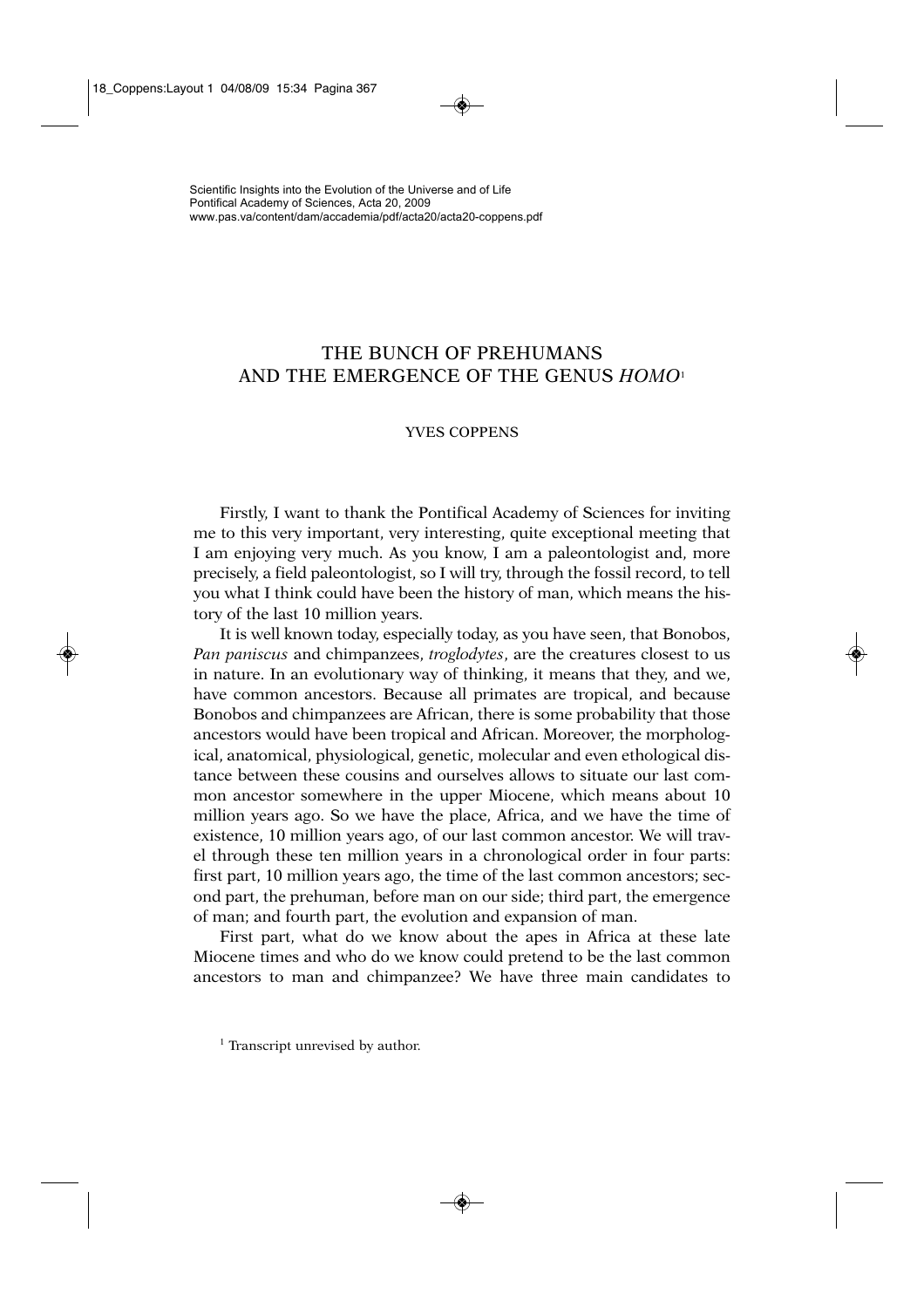answer this question: *Chororapithecus abyssinicus* from Ethiopia, 0.7 to 0.1 million years old; *Nakalipithecus nakayamai* from Kenya, 8.99 to 8.80 million years old; and *Samburupithecus kiptalami* from Kenya, 9.6 million years old. This very modest fossil record does not allow, of course, to tell who, among these candidates, is the closest to the last common ancestor of chimpanzee and human. Let us say that we have just started to find some remains of African great apes of the right geological age, which are giving us an idea of what these famous grandparents would have looked like. As a matter of fact, we don't know either where they are really standing in the phylogeny, *Chororapithecus*, *Nakalipithecus* and *Samburupithecus* respectively. We don't really know even if they are preceding the divergence *Homo/Pan* or if they are already engaged in one of the two lines, or if they are engaged in another independent branch, having nothing to do with the *Pan* or with the *Homo* branches.

Second part, let us forget this common ancestor, let us forget, as well, the slice of 10 million years of pre-chimpanzees and chimpanzee to focus our attention on our side, the prehuman and the human side of the divergence. We will divide the ten million years of our affiliation into two major episodes: the prehuman one, from ten million years ago to one million years ago, and the human one, from three million years ago to the present, which immediately shows that the last prehumans coexisted with the first humans. The prehumans are magnificently documented by seven genera and fourteen species. I called this diversity, which is reflecting a diversity of ecological niches, a bunch, instead of a bush, because a bunch seems to me clearer than a bush and it is not a political statement.

The seven genera and fourteen species originated from Central, Eastern and Southern Africa: Chad, Ethiopia, Kenya, Tanzania, Malawi and South Africa. Chronologically they can be organized in three steps: the earliest from seven million to four million years ago, with *Sahelantropus toumaï*, *Orrorin* and *Ardipithecus*, a second step between four million to three million, lasting just one million years, and a third step between three million and one million years ago. The second step, between four million to three million years ago, is emerging after an opening of the landscape. The third step, between three million and one million years ago, is also emerging after drought and because of this drought it is more dramatic than the fourmillion-years-old opening. In order to try to appreciate the bunch of the fourteen prehumans as a group, we will examine the traits that they shared and the few ones that are dividing them. 1) All the prehumans were tropical without exception; 2) All the prehumans were African, without excep-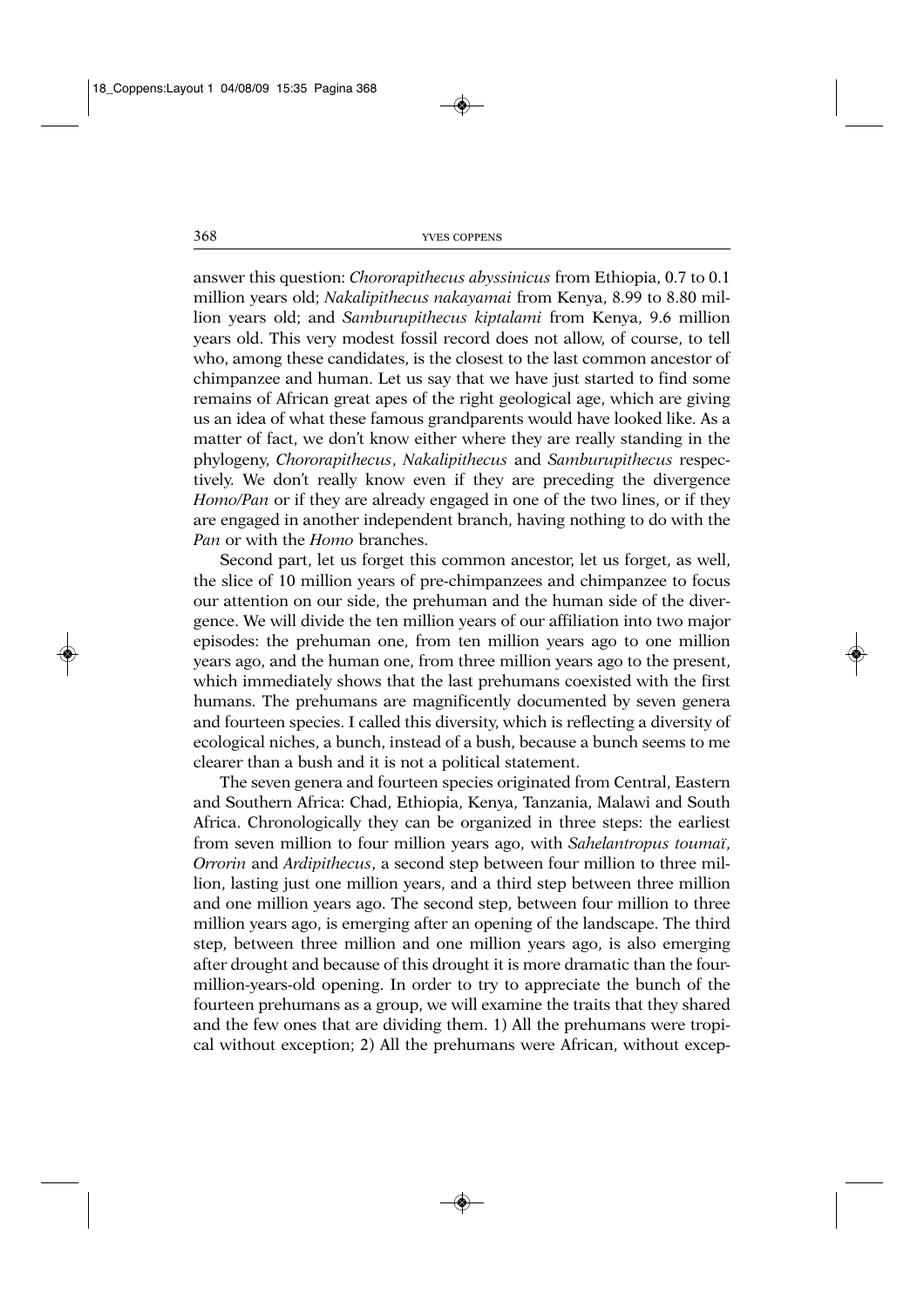tion; 3) All of them, as far as we know, were upright, permanently upright; 4) All the earliest ones, as far as we know, were both bipedal and arboreal (it is the case of *Orrorin*, *Ardipithecus*, *Australopithecus afarensis* – Lucy); 5) All of them, but at different speeds, seem to become exclusively biped (*Australopithecus anamensis*, from Kenya and Ethiopia, 4 million years old, seems to have been the first not to climb anymore, so the first true exclusive biped); 6) All of them have a slowly increasing endocrinal capacity as well as a slowly more complex organization of the brain: more complex convolution, more complex irrigation; 7) All of them show a tendency of the face to reduce its prognathism, its projection, to reach a sort of orthognathism, flat face. *Kenyanthropus platyops* (flat face) and *Australopithecus bahrelghazali*, 3.5 million years old, seem to have been the first and the best in that reduction. But, as far as the teeth are concerned, we can follow two trends: a tendency to a reduction in the site of the cheek teeth, molars and premolars, and a tendency to an increased size, which means two clear adaptations to two different diets. In summary, the prehumans are tropical, African, upright. They seem to have been arboreal and bipedal before adopting, for ecological reasons, an exclusively bipedal locomotion. They all show a brain of increasing size and complexity. They all show a trend to reduce prognathism at different speeds according to their *phylum*. Some of them, at least and at last, show a trend to a reduced size of cheek teeth, while others show the reverse tendency.

Third part: as I just told you, in describing the third step of prehumans, an important drought happened between three million years and two million years ago. The global cooling of the earth appeared, for instance, in the study of oxygen isotopes ratio, oxygen 16, oxygen 18, in the test of microorganisms collected in deep-sea cores. This climatic change is also particularly well visualized in the sediments of the lower Omo River basin in Ethiopia, because the sediments of this lower Omo River are the only ones in tropical Africa to offer a clear, continuous deposit of these times. I worked there ten years, and during those ten years I collected fifty tons of bones. The Omo sedimentary sequence is a superb stratigraphical column more than 1 km thick, particularly well exposed because of tectonic reasons, particularly rich in fossils, including hominids, and particularly well calibrated by biostratigraphic, paleomagnetic and radioisotopic crosschecking dates. And all the fossils collected – I tell you, as far as I am concerned, fifty tons of them – are showing this cooling. I can give you the example, but I will not, of the evolution of elephants, rhinos, pigs, horses, bovines, primates and rodents, during that time, as well as the example of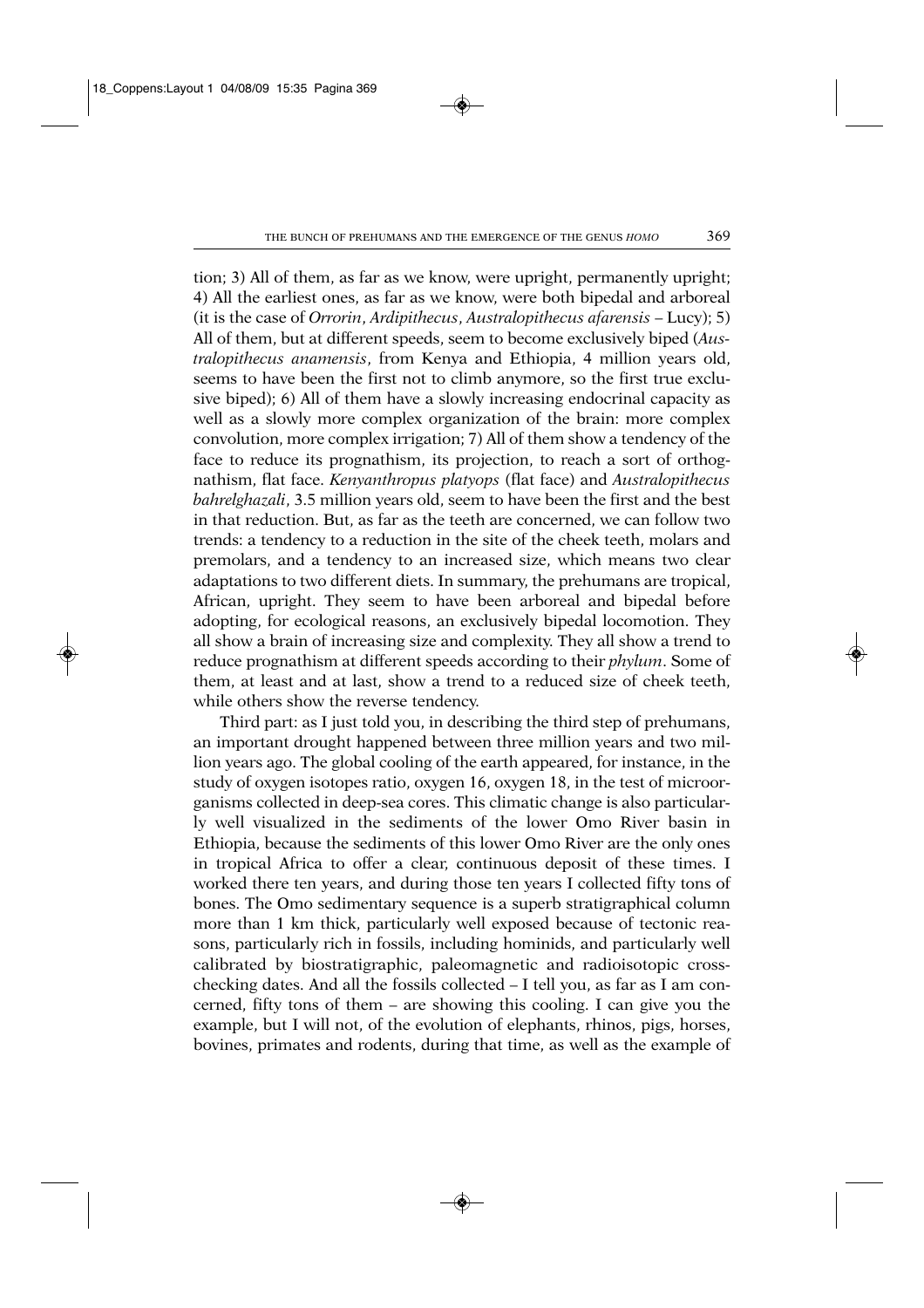the evolution of the frequencies of certain plants. All the animals are showing adaptation to a more open and drier environment, grass-eating adaptation, for instance. And all the plants are showing the same tendency towards a less and less humid climate, and a real drier and drier one. I will give you just an example, not to be too long. Having collected pollens in all these levels, I tried to do a ratio with the number of pollen of trees on the number of pollen of grasses and this ratio gave the result of 0.4 for three million years, and 0.01 for two million years, so I think this is clear enough. Well, the answers of the prehumans have been done in just the same direction, and they have been good enough to have given two answers. First answer, one prehuman, probably *Australopithecus afarensis*, but we are not sure, had chosen a larger size of the body and larger cheek teeth, the socalled *Robust Australopithecus*. Second answer, another prehuman, maybe *Kenyanthropus platyops*, maybe *Australopithecus bahrelghazali*, maybe *Australopithecus anamensis*, we don't know very well which one, maybe another one that we have not collected yet, had chosen a larger size of brain and teeth to eat a wider diet, meat included. It is man. The consequence of a larger brain is, of course, the emergence of more reflection and of something like consciousness. And consciousness is starting to build a new environment, the cultural environment, for the first time after four billion years of life, in its natural environment. Well, let me tell you that, for prehistorians, for me, culture is everything that is not nature. So, cultural environment for us means a technical, new environment, of course, but also an intellectual, spiritual, ethical, esthetic one and so on, so it is probably one of the Big Bangs of Prof. Antonino Zichichi, who told about the living matter with reason, and I called this event the '(H)Omo event', 'H' in brackets, because it was on the shore of the Omo river, which is amazing, that we collected this information and to remind of the pioneer role of the Omo area in this demonstration.

In summary, around 3 million years ago an important cooling appeared in the whole world, becoming an important drought in tropical areas, especially tropical Africa, and the whole ecosystem tried, of course, to adapt itself to this climatic change, to this new climatic environment. The prehumans were then part of this ecosystem, and one of these successful adaptations again is called 'man'. To answer Cardinal Christoph Schönborn, who unfortunately is not here, I would say *Homo* looks like a product of nature, a necessary adaptation to a climatic change but is a human being with, for the first time, this capacity of knowing that he knows, he is human since this beginning. So it is a sort of discontinuity in a continuum.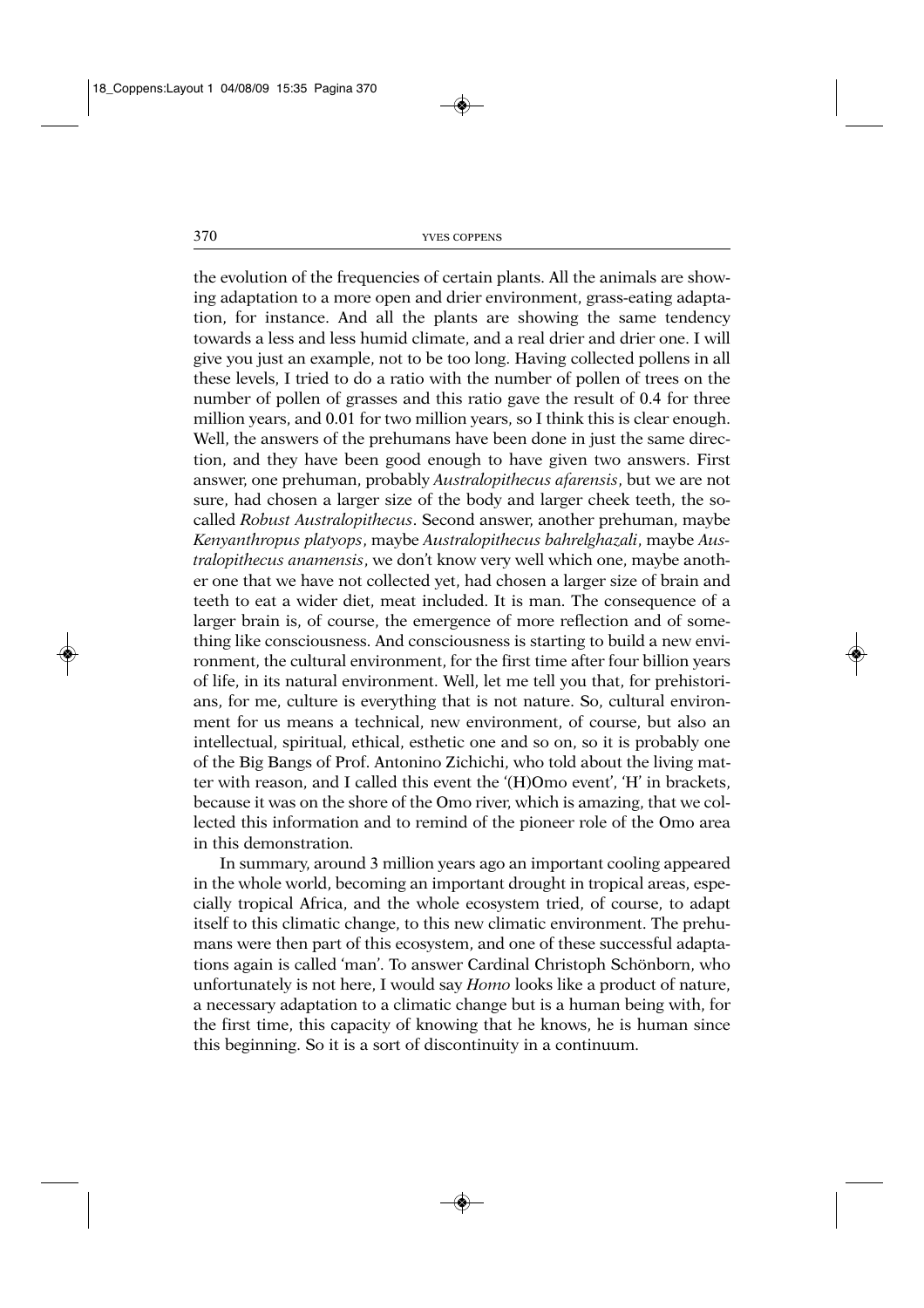Fourth part: for biological and cultural reasons, the very first species of the genus *Homo* was more mobile than his ancestors because of his diet. He became a carnivore and had to run behind game. This very first species of *Homo* was more curious, also because of his better brain and the beginning of consciousness. He was more equipped because of his new manufactured tools. He was more numerous because of his successful adaptation to the climatic change we talked about. Therefore, he was more mobile, more curious, more equipped, and more numerous. I guess that it is the very first species, and not the second or the third, which moved out of its tropical birthplace and out of its ecological niche. And some environmental reasons can be added at that time to push *Homo* out of Africa, around 2.5 and 2 million years. For the moment we know stone tools in Israel, in one site, which could be, it is not sure but 2.2 to 2.3 million years old, and stone tools in China in three sites, which could be a little more than 2 million years old as well. We know stone tools in Algeria, around 1.8 million years old, stone tools and hominid remains, 1.8 million years old, in Georgia, in Java 1.8 million years old, in Italy 1.6 million years old. So, theoretically, I would think that it is this first *Homo* who had moved as soon as 2.5/2 million years ago, which means that I would not be surprised to meet this very first species of our genus anywhere and everywhere in the old world, in Africa, in Europe and in Asia, at dates between 2.5 and 2 million years ago.

The technical problem is that there are two first species of the genus *Homo*, *Homo habilis* and *Homo rudolfensis*, and I don't think that both moved. Because of a certain number of reasons I cannot develop here, I think finally it was *Homo rudolfensis* who moved. That means that, 2 million years ago, man was everywhere in Africa and almost everywhere in Eurasia, except maybe in the extreme north. And, as he was not demographically numerous enough to exchange genes everywhere and all the time, he first became *Homo erectus* where and everywhere he was, but this *Homo erectus* became *Homo neanderthalensis* in Europe, *Homo soloensis* in Java, *Homo floresiensis* in Flores and *Homo sapiens* in Africa and in Asia or in Africa only. And he probably became several other *Homo* in several other isolated places, isolated by sea or by ice, that we haven't yet discovered. So, at least, and it is a minimum, four humanities have been coexisting during several hundred thousand years, in some places maybe a million years without, of course, knowing that they were not alone: in Africa and in continental Asia, or in Africa only, as I told you before, in Europe for sure, in Java and in Flores. And, at last, *Homo sapiens* expanded his territory again